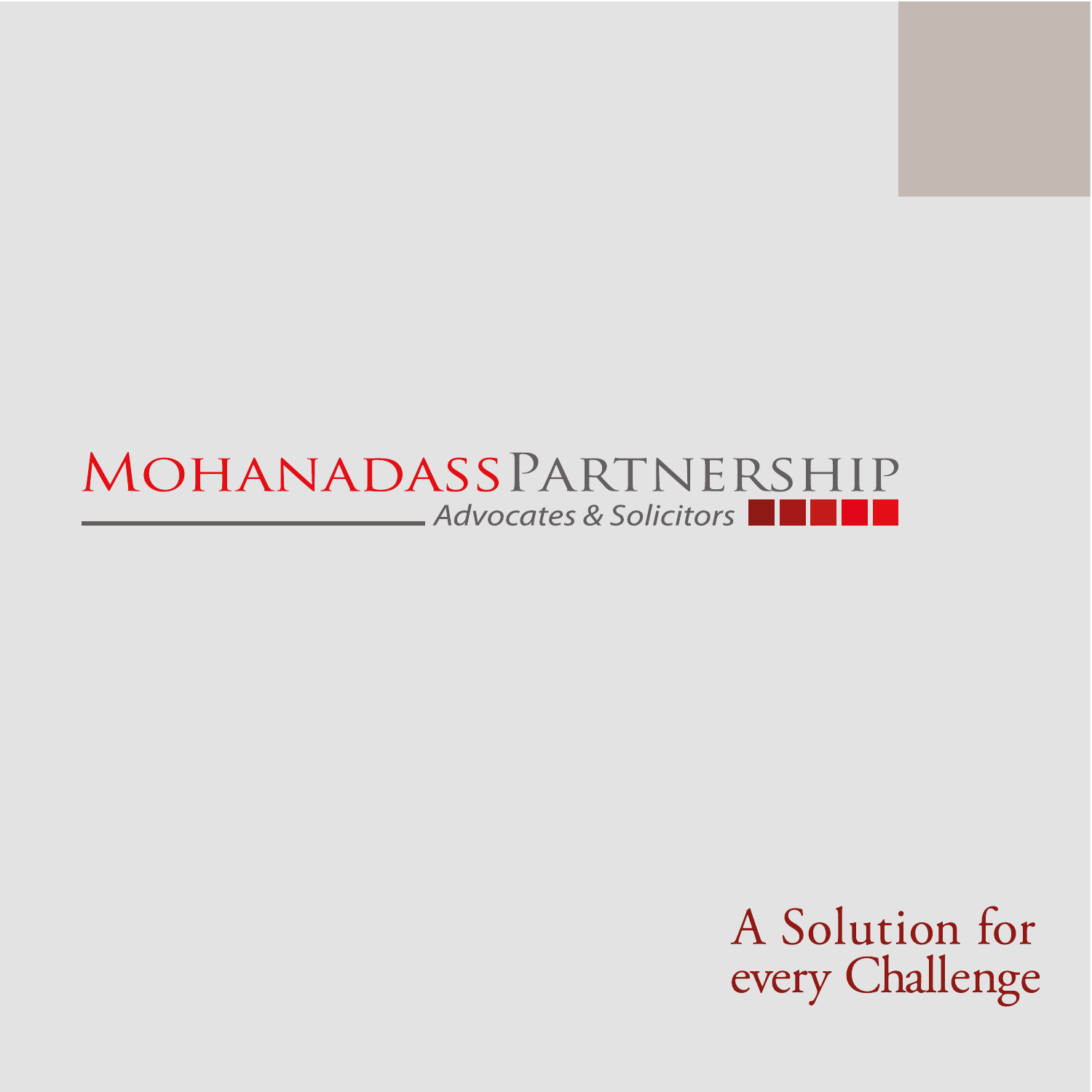## **SHAMSUL BAHRIN MANAF**

### Partner

#### shamsul@mohanadass.com



Shamsul is a litigator and handles civil litigation and industrial relations disputes and advisory.

He was called to the Malaysian Bar in 2003, and has handled a diverse range of matters including land matters, industrial relations disputes, shareholders disputes, construction and commercial disputes.

Shamsul has appeared at all levels of courts in the Malaysian legal system including the Special Court established under Article 182 of the Federal Constitution, and regularly represents clients in commercial arbitrations.

Apart from appearing in Court, Shamsul has also advised numerous clients consisting of multi-national corporations on various issues.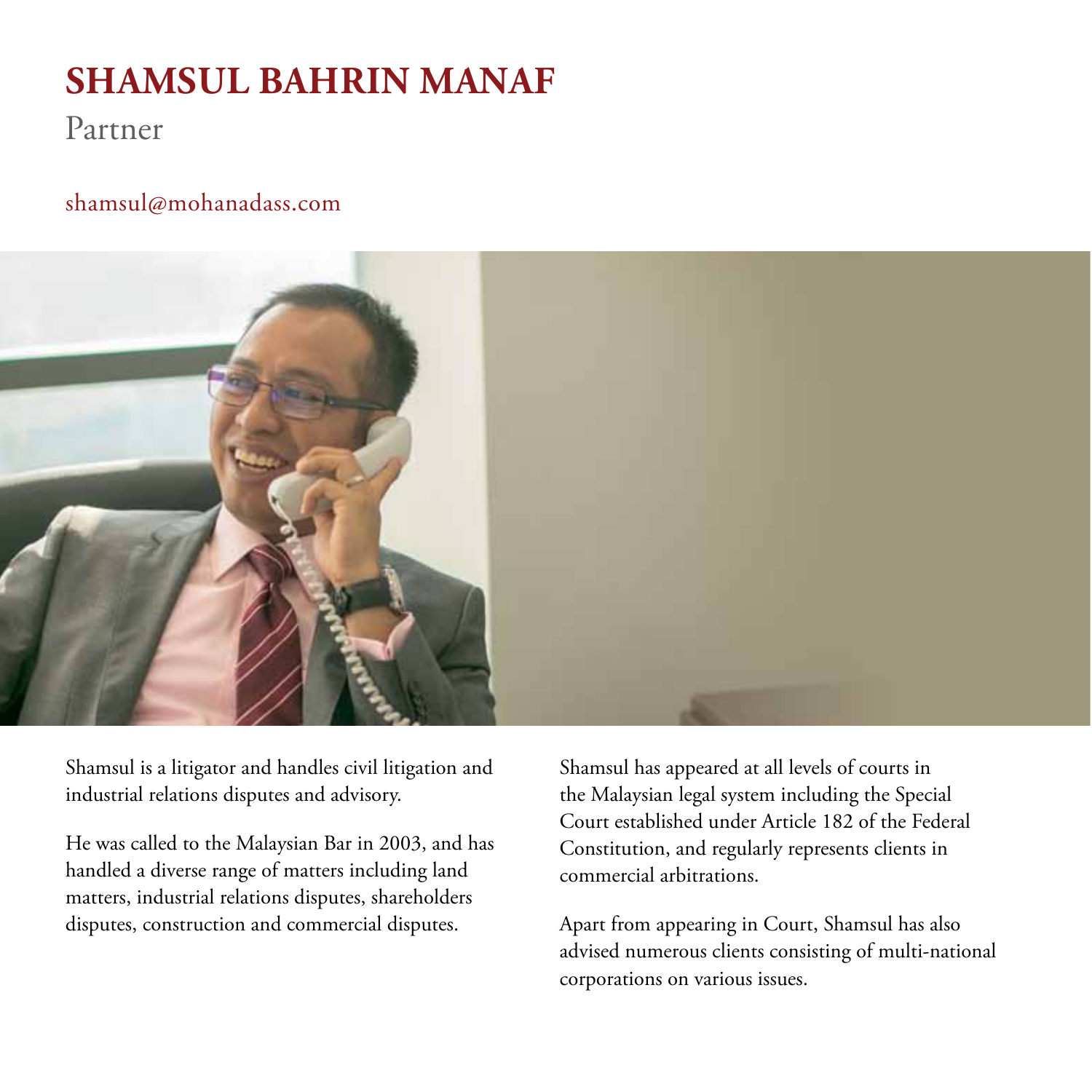## **Career to Date**

| 2010 | Partner, Mohanadass Partnership, Kuala Lumpur             |  |
|------|-----------------------------------------------------------|--|
|      | Council Member, of the Malaysian Institute of Arbitrators |  |
| 2007 | Senior Legal Assistant, Shook Lin & Bok, Kuala Lumpur     |  |
| 2003 | Legal Assistant, Shook Lin & Bok, Kuala Lumpur            |  |

# **Practice Areas** Commercial Litigation // Corporate Litigation //

Arbitration (commercial and construction) // Industrial Relations // Land Disputes

# **Qualifications**

- **2003** Admitted to the Malaysian Bar
- **2002** University Teknologi MARA LL.B. (Hons) (2nd Class Upper)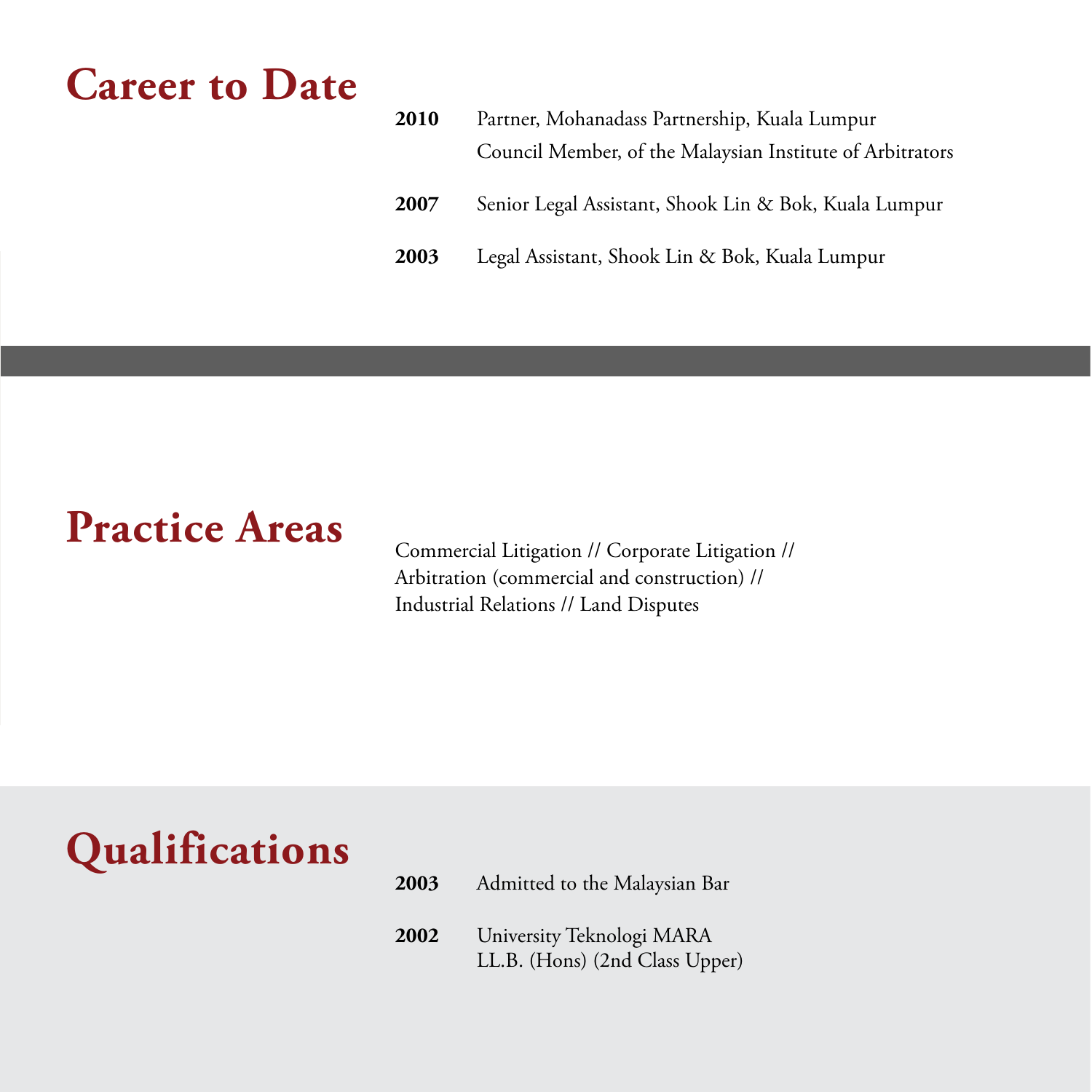

- *•* Successfully represented a major energy company in the Federal Court in a dispute over valuation of a power plant for the purposes of assessment rate involving a claim of more than RM40 million (excluding future assessment).
- *•* Appeared on behalf of a Ruler of one Malaysian state in the frst ever trial before the Special Court established under Article 182 of the Federal Constitution pertaining to the call and drawdown on a standby Letter of Credit under the UCP500.
- *•* Successfully represented a major energy company in the Federal Court in a dispute involving land issues and interpretation of a statute arising from upgrading of a major transmission line valued.
- *•* Represented a shareholder of a multi-national corporation in a shareholders' dispute resulting the payment of settlement of more than RM40 million.
- *•* Successfully represented a well-known corporation in dispute arising from fraud allegations in a land sale transaction involving the sum in excess of RM80 million.
- *•* Successfully represented an international sport governing body in an appeal arising from an application for enforcement of foreign arbitration award involving the sum in excess of RM20 million.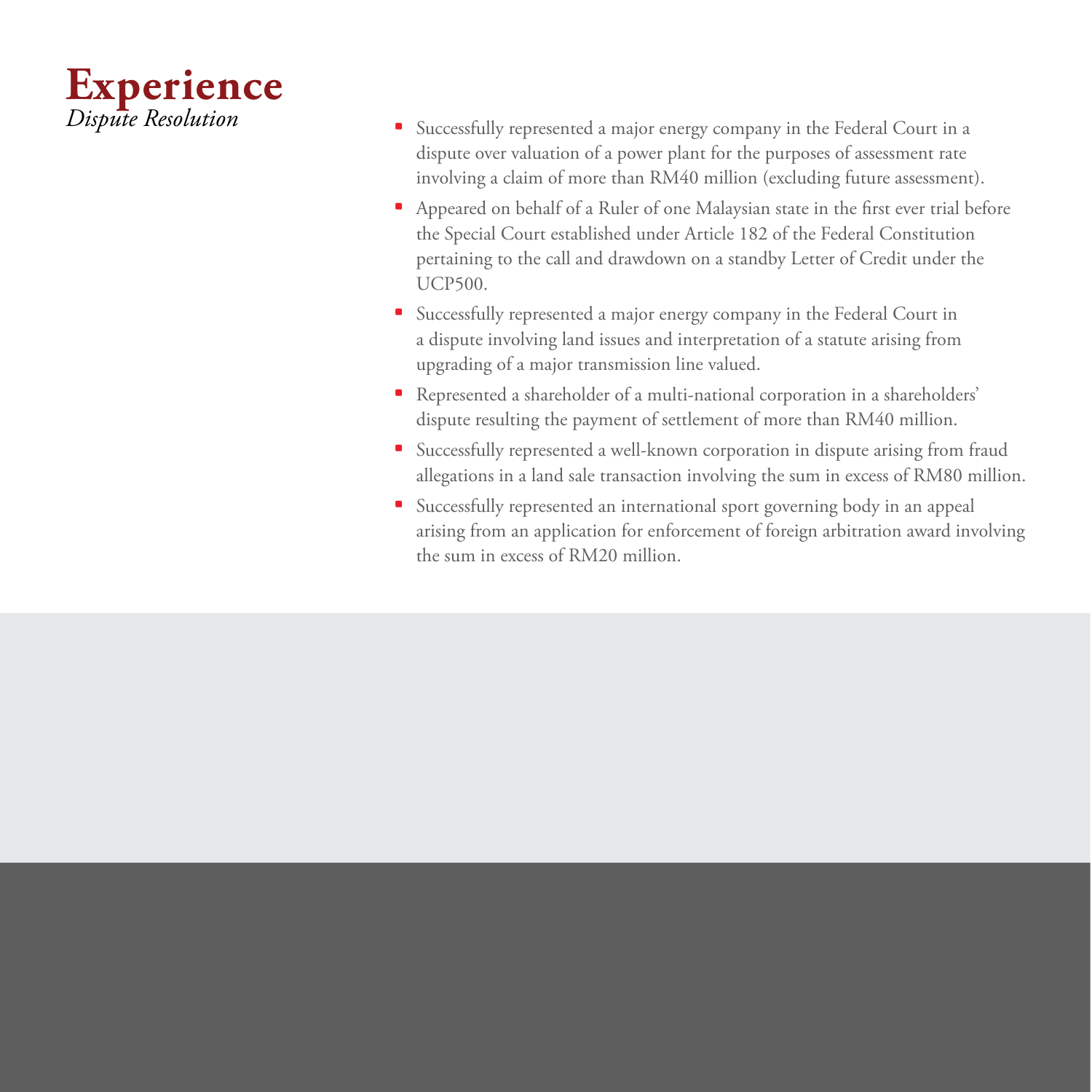- Solicitor in Arbitration over disputes between two international companies arising from design and construction of a large oil and gas platform under the London Court of International Arbitration Rules.
- Provided advice on Human Resources issues, and appeared on behalf of various multi-national corporations and financial institutions in Industrial Relations disputes.
- Successfully represented a client in a dispute with a major car distributor in the first case where the Court of Appeal interpreted Section 34 of Malaysian Arbitration Act 1952 to give jurisdiction to the Court to provide interim protection pending disposal of an international arbitration, prior to the introduction of Arbitration Act 2005.
- Acted for various clients in corporate exercises including scheme of arrangement, capital reduction, share swap exercise and corporate restructuring.



■ Council Member of the Malaysian Institute of Arbitrators (2010).